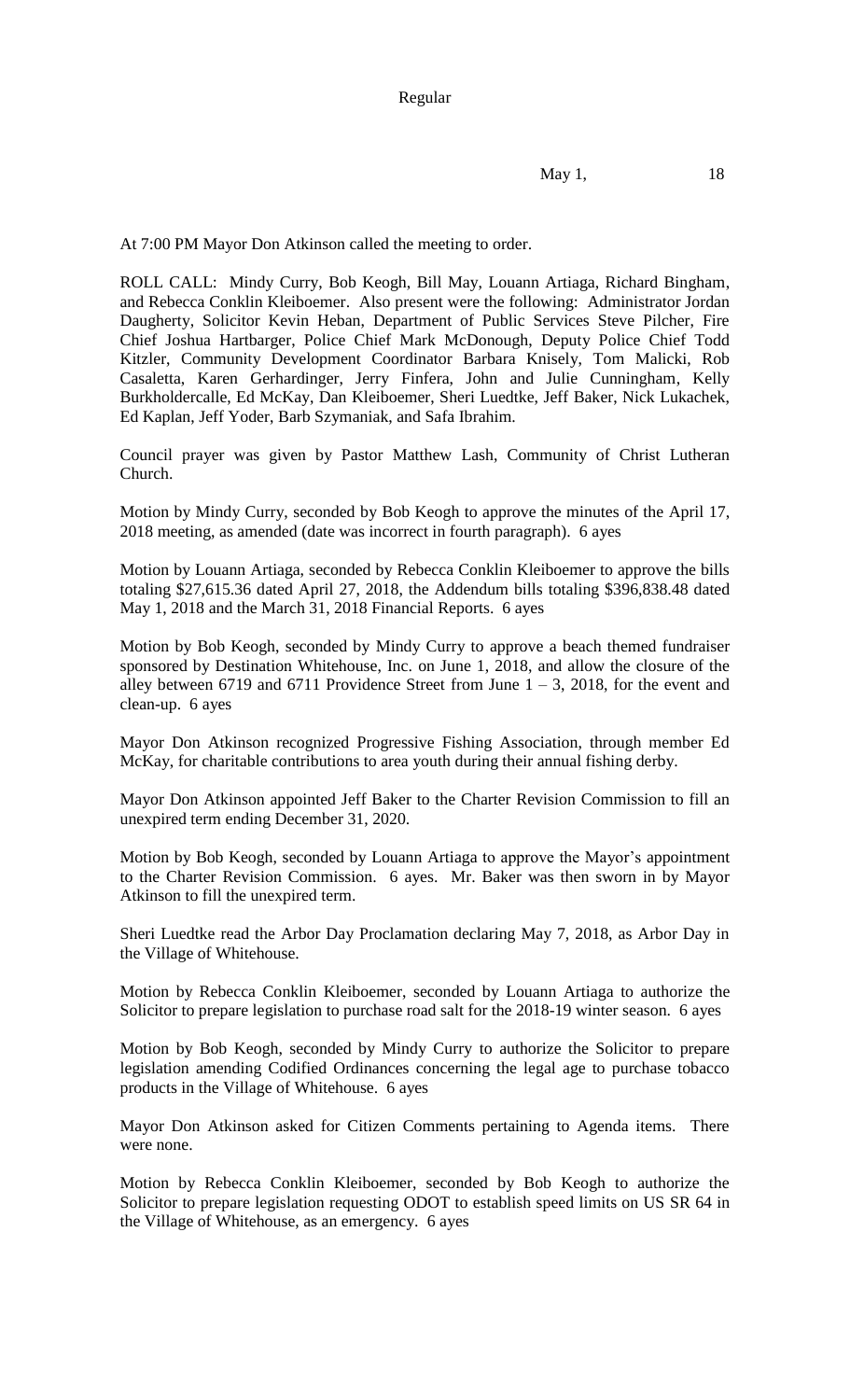## Regular

$$
May 1, \t 18
$$

Motion by Rebecca Conklin Kleiboemer, seconded by Louann Artiaga to accept Resolution 05-2018 Authorizing the Administrator to Purchase Road Salt for Use by the Public Service Department During the Calendar Years 2018-19 for the Village of Whitehouse, Lucas County, Ohio, at its first reading and declaring an emergency. 6 ayes

Motion by Bill May, seconded by Rebecca Conklin Kleiboemer, to suspend the rules and to have the second and third reading of Resolution 05-2018 by title only and declaring an emergency. 6 ayes

Motion by Louann Artiaga, seconded by Rebecca Conklin Kleiboemer to accept Resolution 05-2018 and to pass said Resolution and declaring an emergency. 6 ayes

Motion by Rebecca Conklin Kleiboemer, seconded by Bill May to accept Ordinance 11- 2018 Requesting the Ohio Department of Transportation to Establish Speed Limits on US RT 64 Within the Village of Whitehouse, at its first reading and declaring an emergency. 6 ayes

Motion by Rebecca Conklin Kleiboemer, seconded by Mindy Curry to suspend the rules and to have the second and third reading of Ordinance 11-2018 by title only and declaring an emergency. 6 ayes

Motion by Rebecca Conklin Kleiboemer, seconded by Mindy Curry to accept Ordinance 11-2018 and to pass said Ordinance and declaring an emergency. 6 ayes

Other items discussed:

- Village received the Tree City USA Award and Growth Award. Whitehouse is the only community to receive the Growth Award for 10 years in a row.
- Annual Arbor Day celebration will be held on Monday, May 7, 2018, at 2:00, Tree Commission removed invasive species from Nona France quarry edge last year, had a booth at the Farmers Market to educate citizens
- Destination Whitehouse, Inc. will hold a fundraiser on June 3, 2018. Alley will be closed for events from June  $1 - 3$  for set-up and clean-up.
- Annual Fishing Derby at PFA on May 19, 2018 for children up to age 15 years
- Public Hearings coming up for the Yoder/Witte zoning map amendment on May 7 and May 15, 2018
- Tobacco Twenty-One Initiative
- Charter Revision Commission appointed officers for 2018 Rob Casaletta Chair, Crystal Cahill Vice Chair, and Phil Whaley Secretary, meeting again on May 9, 2018
- Village Park improvements, fitness equipment, pavilion, possible lodge, removing portions of Gilead and St Louis Streets, move ball fields
- Speed and traffic study recommendations for SR 64 through Whitehouse, ODOT very helpful and accommodating during research and recommendations
- Heller Road final grading hear Whitehouse Meadows subdivision
- New pagers purchased and in-service for the Fire Department
- Coffee with a Cop was a big success on April 28, 2018 at the Buzz Diner
- Drug Take Back on April 28, 2018 was very successful, with 51 pounds of prescriptions being turned in at the Fire Station
- Splash pads in Toledo have been vandalized twice
- Fire Department losing two volunteer firemen Brian Carroll and Floyd Hammons